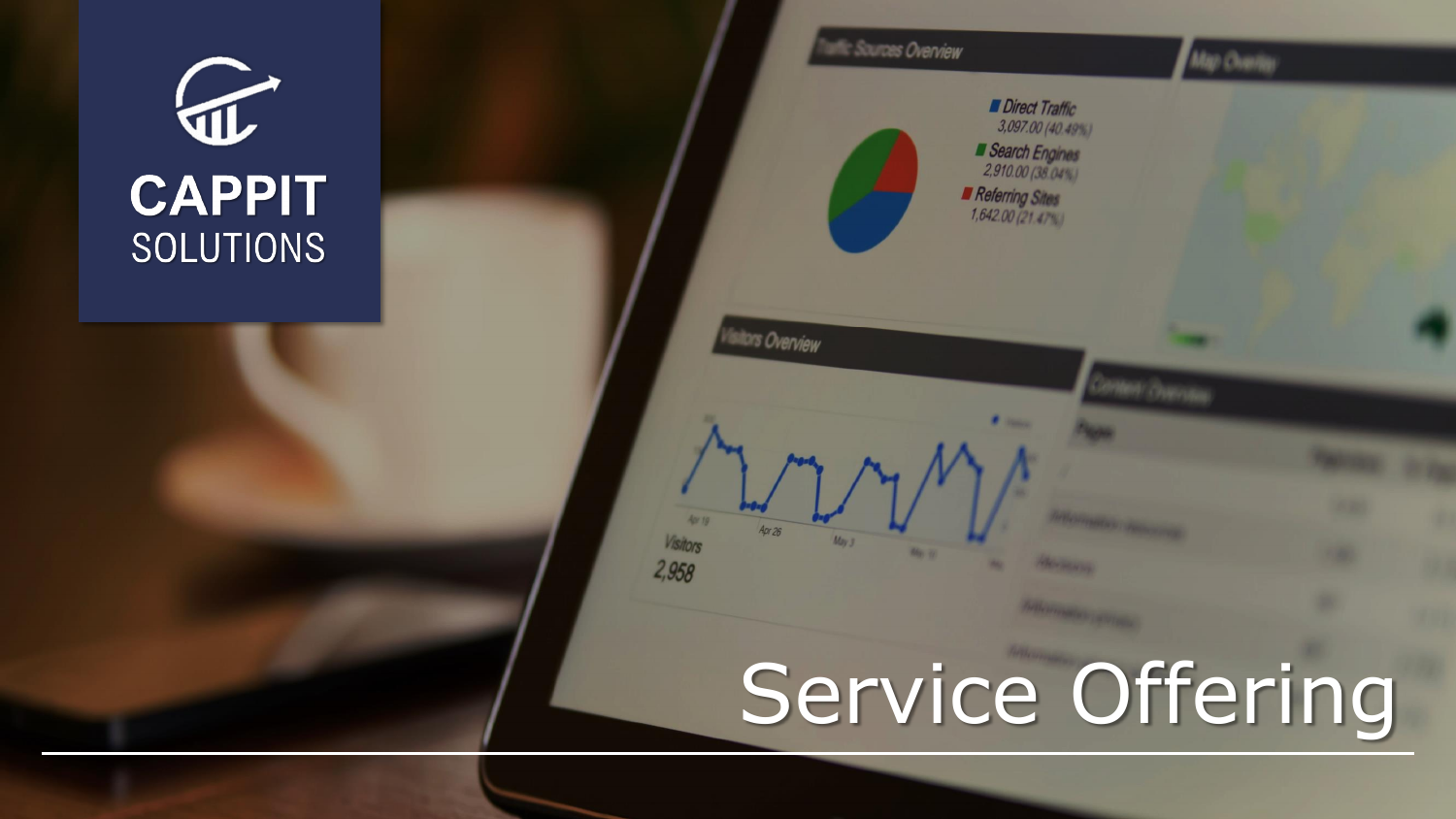

Whether you've just launched your first business or you're a seasoned pro, tackling the books can take a lot out of your day. Let us take care of it.

Cappit Solutions is a **full-service accounting** firm in the GTA with **10+ years of experience** in public practice, industry and consulting.



#### **Our Vision**

Provide small businesses and sole proprietors with access to sound financial information & advice to help grow their businesses.



#### **Our Mission**

Systemize and automate your finance tasks, freeing you to focus on value-add activities that help your business grow.



#### **Our Values**

Providing our clients service that is top T.I.E.R.: **T**ransparent, **I**nnovative, **E**fficient and **R**eliable.

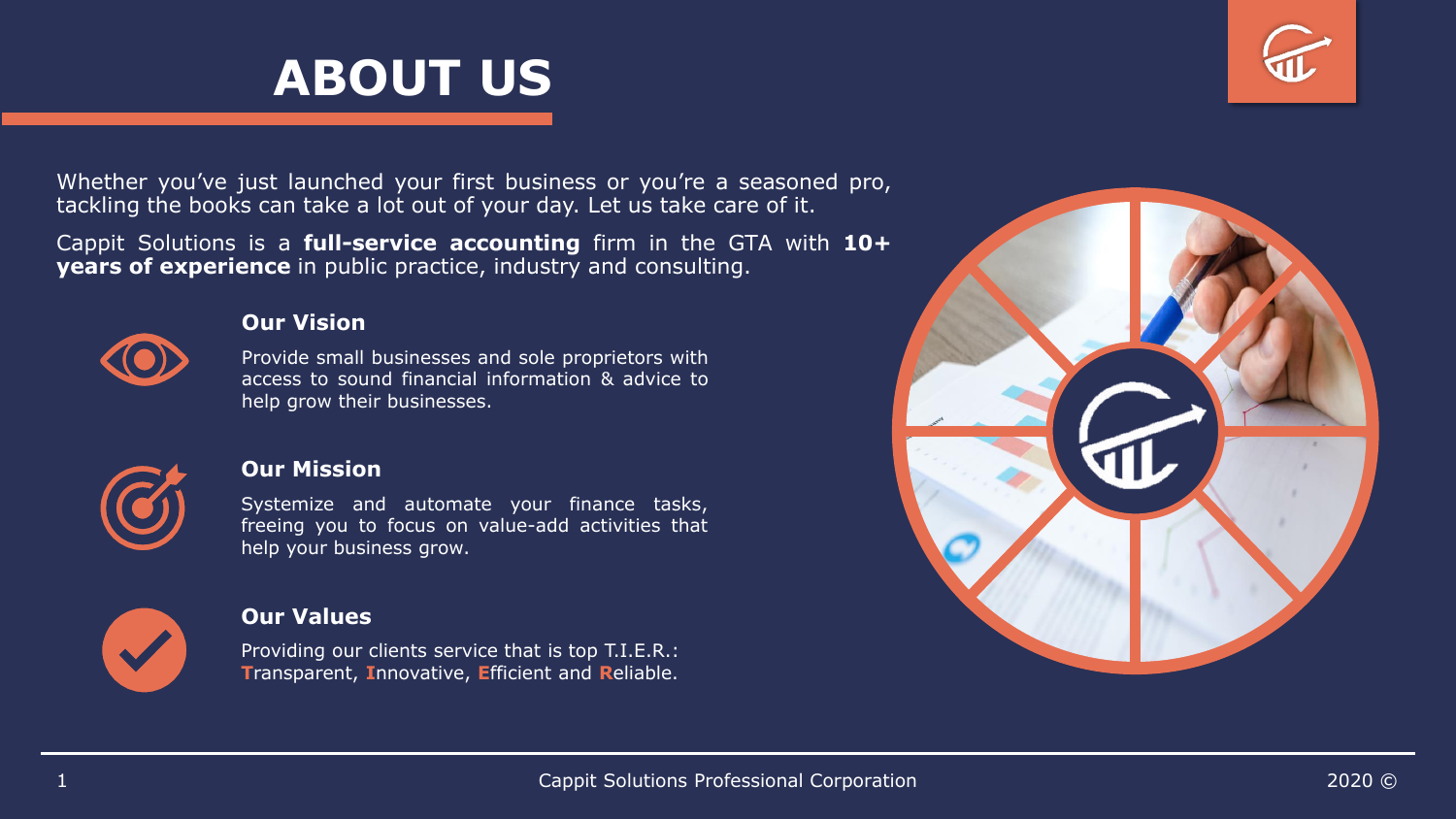## **WHY CAPPIT**



Cappit Solutions is the accounting firm that can help elevate your business to the next level.

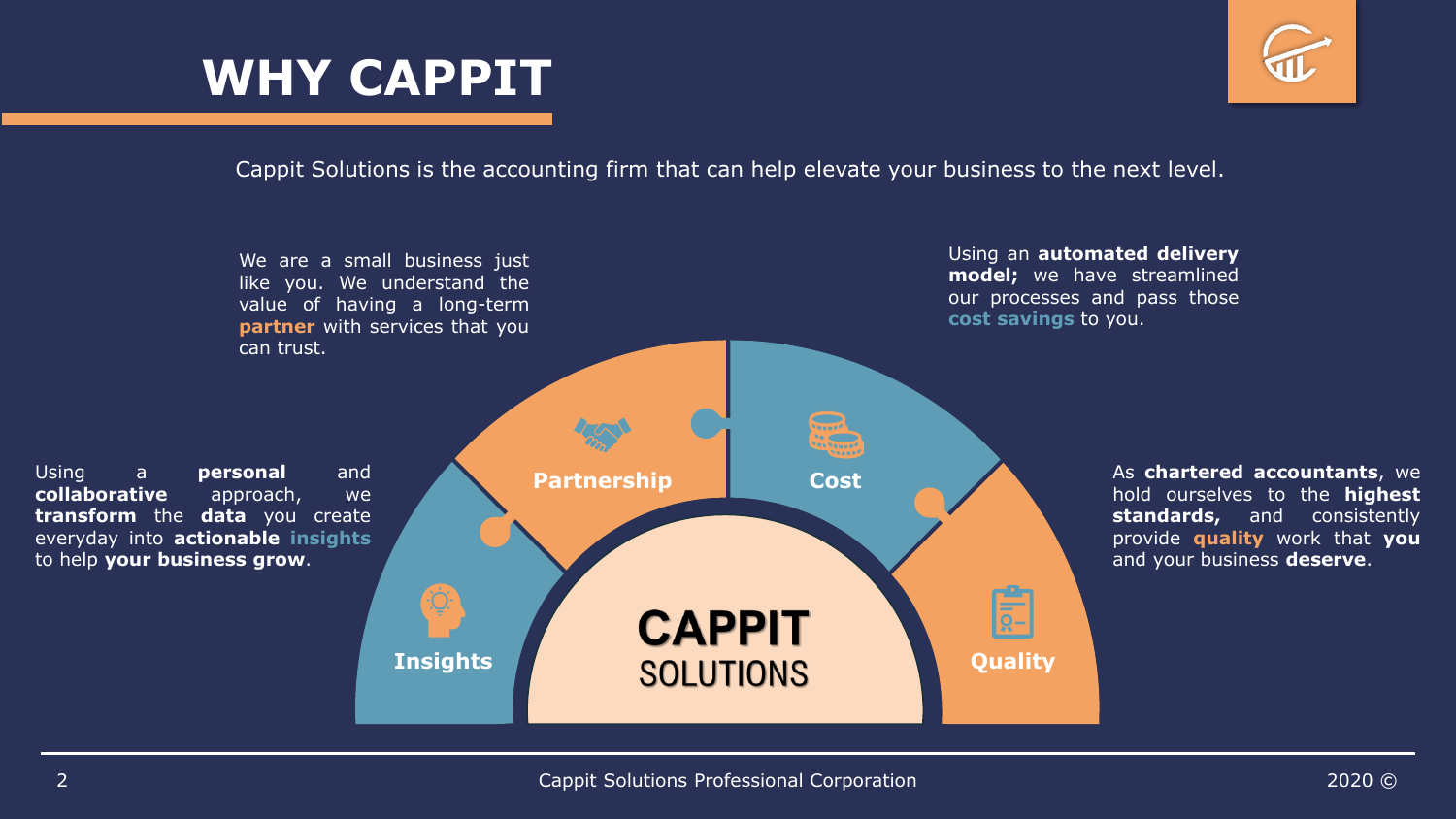



We're proud to offer a full 360° range of service, so you can keep your focus on moving your business forward.

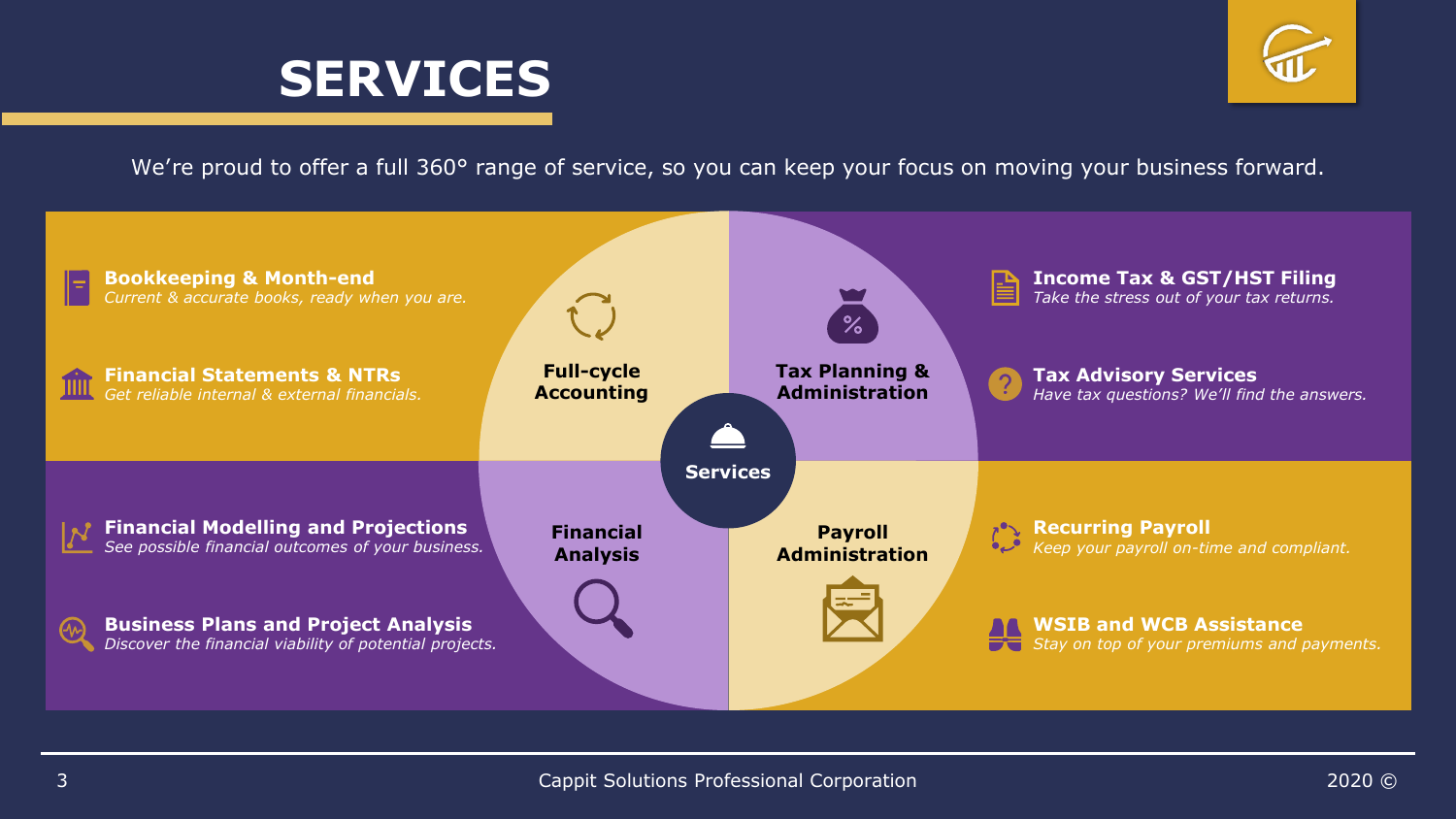### **HOW WE DELIVER**



Unlike the big firms, we take the time to truly **understand** your business. By identifying your **current & future needs**, we're able to tackle your most urgent challenges while also supporting your business move towards its' long-term objectives. **Understand Cloud**  Leveraging a collaborative approach and our diverse experience, we craft a **personalized accounting solution** designed with **your unique needs** in mind. **Design** ill Using an **innovative cloud-based** ecosystem and well-defined **workflows**, we **reliably & efficiently deliver** your tailored accounting solution. **Deliver**